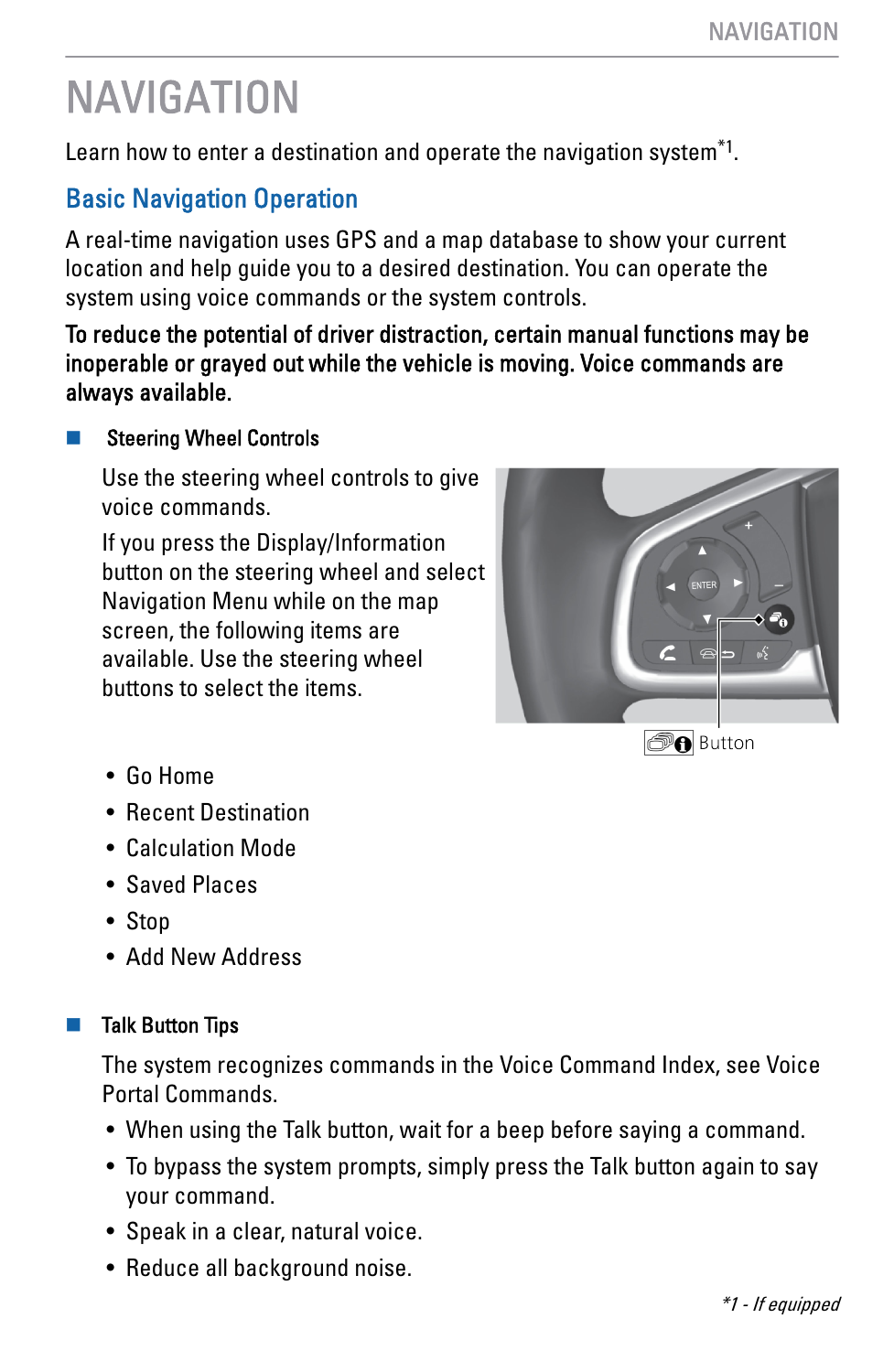- Adjust the dashboard vents away from the microphone in the ceiling.
- Close the windows and moonroof\*1 .

#### System Guidance Volume

Adjust the navigation system volume.

- 1. From the Home screen, select Settings.
- 2. Select System.
- 3. Select the Sound/Beep tab.
- 4. Adjust the Guidance Volume level.

#### **Navigation Display and Controls**

Touch icons on the screen to enter information and make selections.



# Entering Your Destination

There are several methods to enter a destination.

#### **Home Address**

Store your home address in the system so you can easily route to it.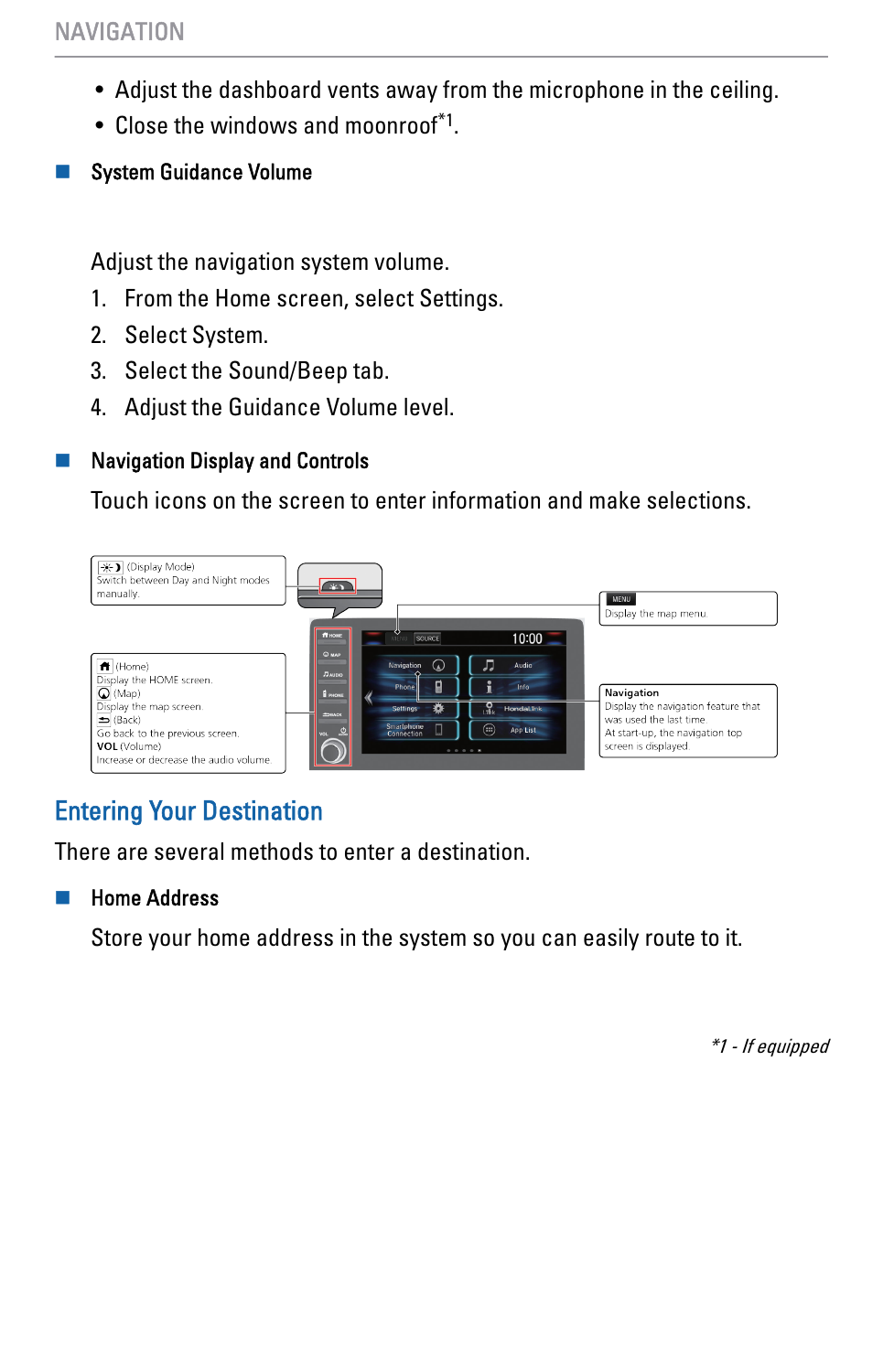- 1. Press the MAP button.
- 2. Select the Where to button.
- 3. Select Menu and then select Set Home Location.

Select Use Current Location to set home location.

If selecting Enter My Address, Recently Found or Saved Place, proceed to steps 4 and 5.

- 4. Select the home location.
- 5. Select Select.

#### **Street Address**

- 1. Select Navigation.
- 2. Select the search icon.
- 3. Select Address.
- 4. Enter an address.

| Select City or Postal Code in<br><b>California, United States</b> |                          |
|-------------------------------------------------------------------|--------------------------|
| Spell City                                                        | <b>Enter Postal Code</b> |
| Search All                                                        |                          |
| State or Country                                                  |                          |

### **Routing**

After a destination is set, you can alter or cancel your route.

**Map Legend**